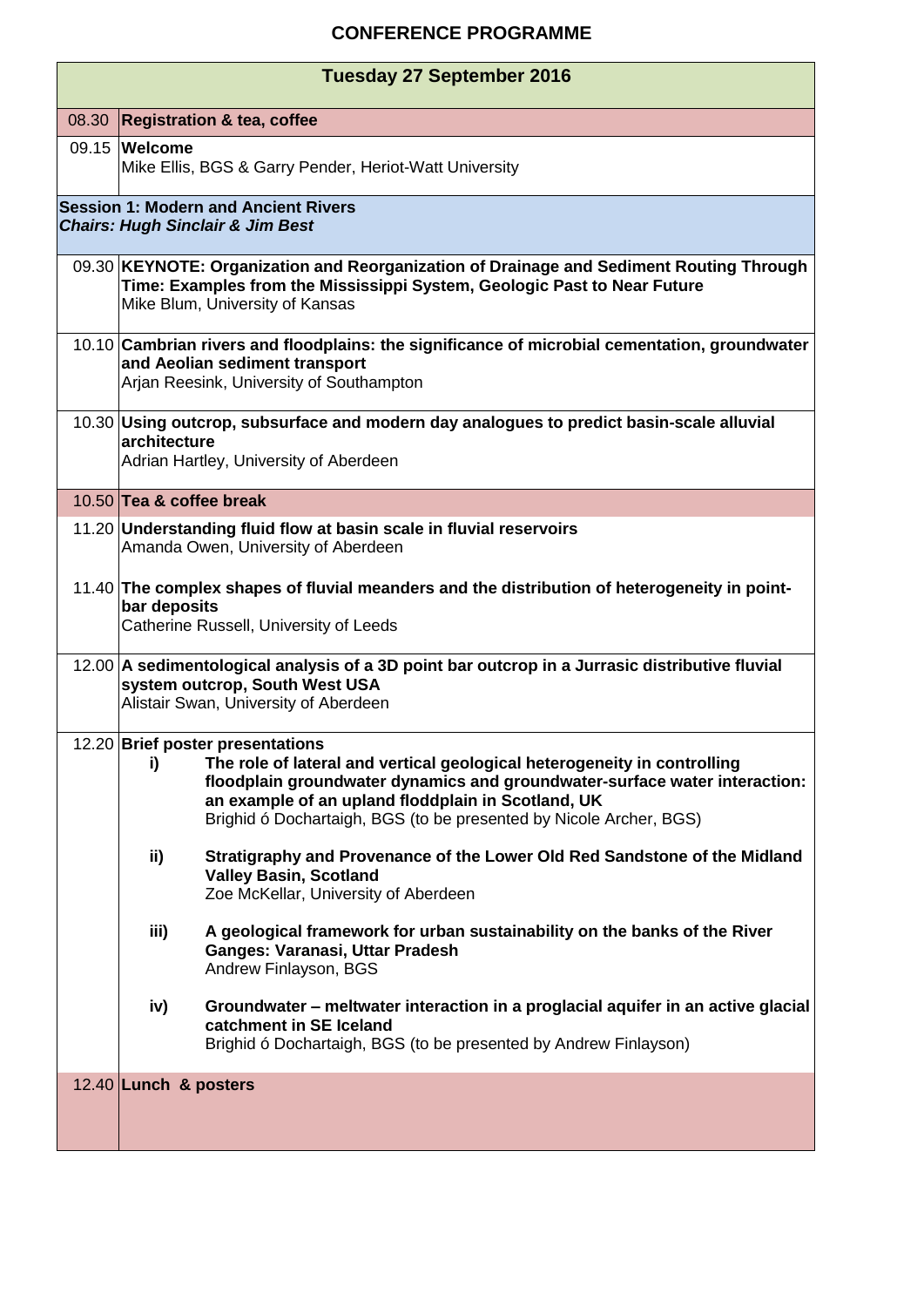| <b>Session 2: Floods and Flood Control</b><br><b>Chairs: Alistair Borthwick &amp; Gary Pender</b> |                                                                                                                                                                                                    |  |
|---------------------------------------------------------------------------------------------------|----------------------------------------------------------------------------------------------------------------------------------------------------------------------------------------------------|--|
|                                                                                                   | 13.30 The influence of flow sequence and event clusters on fluvial flood hazard: a<br>morphodynamic approach<br>Heather Haynes, Heriot-Watt University                                             |  |
|                                                                                                   | 13.50 Geological controls on hillslope to reservoir sediment connectivity: An applied<br>perspective<br>Katie Whitbread, BGS                                                                       |  |
|                                                                                                   | 14.10 Multi-source flood risk assessment based on join probability analysis in coastal cities<br>Xiaodong Ming, Newcastle University                                                               |  |
|                                                                                                   | 14.30 Tea & coffee break & posters                                                                                                                                                                 |  |
|                                                                                                   | 15.30 Is China's fifth-largest inland lake to dry-up? Incorporated hydrological and satellite-<br>based methods for forecasting Hulun Lake water levels<br>Zuansi Cai, Edinburgh Napier University |  |
|                                                                                                   | 15.50 NERC RRR Ideas Application Discussion - New deadline 16 <sup>th</sup> May 2017                                                                                                               |  |
|                                                                                                   | 16.10 NERC RRR Ideas Application Discussion                                                                                                                                                        |  |
|                                                                                                   | 16.30 Posters and drinks reception                                                                                                                                                                 |  |
|                                                                                                   | <b>Wednesday 28 September 2016</b>                                                                                                                                                                 |  |
|                                                                                                   | 08.30 Tea, coffee & posters                                                                                                                                                                        |  |
| <b>Session 3: Modern Rivers</b><br><b>Chairs: Mike Blum &amp; Adrian Hartley</b>                  |                                                                                                                                                                                                    |  |
| 09.30                                                                                             | Sediment-triggered meander deformation in the Amazon Basin<br>Joshua Ahmed, Cardiff University                                                                                                     |  |
|                                                                                                   | 10.10 Cosmogenic nuclide concentrations in Neogene rivers of the Great Plains reveal the<br>evolution of fluvial storage and recycling<br>Hugh Sinclair, University of Edinburgh                   |  |
|                                                                                                   | 10.30 Linear inverse modeling and scaling analysis of drainage inventories<br>Conor O'Malley, University of Cambridge                                                                              |  |
|                                                                                                   | 10.50 Tea & coffee break                                                                                                                                                                           |  |
|                                                                                                   | 11.20 Can machine learning reveal sedimentological patterns in river deposits?<br>Vasily Demyanov, Heriot-Watt University                                                                          |  |
|                                                                                                   | 11.40 Regional Cenozoic Uplift of Europe from Linear Inverse Modelling of Longitudinal River<br><b>Profiles</b><br>Fergus McNab, University of Cambridge                                           |  |
|                                                                                                   | 12.00 A comparison of two active-margin deltas: contrasting drainage responses to Neogene<br>plate boundary processes<br>Uisdean Nicholson, Heriot-Watt University                                 |  |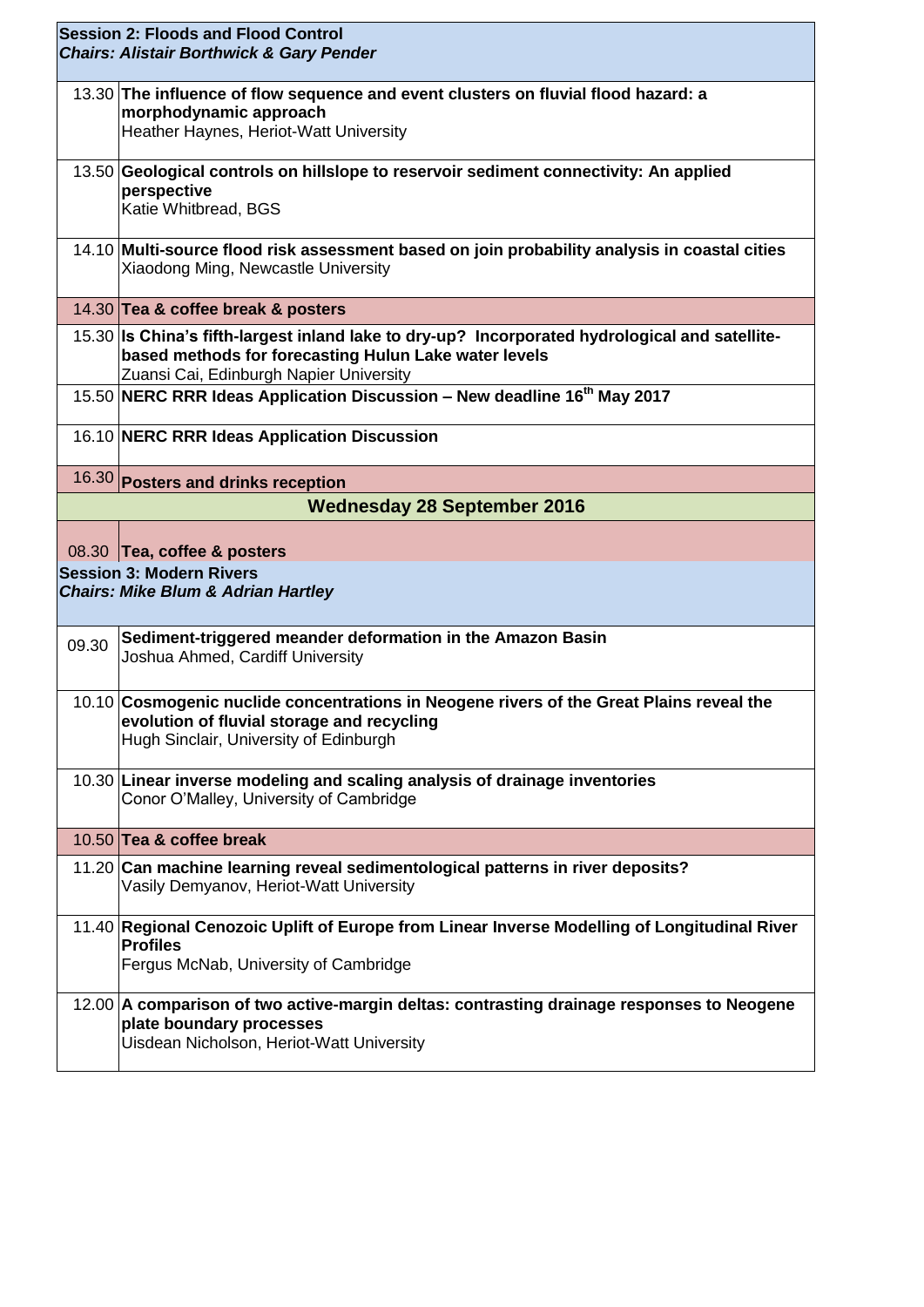|                                                                | 12.20 Brief poster presentations<br>Nhecolândia wetland as record of environmental change: Using past and<br>i)<br>present dynamics to infer sensitivity to future climate changes<br>Emiliano Castro de Oliveira, UNIFSP (to be presented by Sila Pla-Pueyo, Heriot-<br><b>Watt University)</b><br>ii)<br>Proximal outcrop to distal core deposits comparisons for the hydrocarbon<br>industry: examples from the Barmer Basin<br>Hazel Beaumont, Keele University/University of Birmingham |  |  |
|----------------------------------------------------------------|----------------------------------------------------------------------------------------------------------------------------------------------------------------------------------------------------------------------------------------------------------------------------------------------------------------------------------------------------------------------------------------------------------------------------------------------------------------------------------------------|--|--|
|                                                                | A new high-performance depth-averaged modelling framework for flow-like<br>iii)<br>landslides<br>Xilin Xia, Newcastle University                                                                                                                                                                                                                                                                                                                                                             |  |  |
|                                                                | 12.40 Lunch & posters                                                                                                                                                                                                                                                                                                                                                                                                                                                                        |  |  |
| <b>Session 4: India</b><br>Chairs: Bayo Adeloye & Ryan Periera |                                                                                                                                                                                                                                                                                                                                                                                                                                                                                              |  |  |
|                                                                | 13.30 Geomorphic Flux From Himalayan Flashflood Equates to 1000 yrs Average Erosion Rate<br>Hugh Sinclair, University of Edinburgh                                                                                                                                                                                                                                                                                                                                                           |  |  |
|                                                                | 13.50 Future flood extents: capturing the uncertainty associated with climate change<br>Lila Collet, Heriot-Watt University                                                                                                                                                                                                                                                                                                                                                                  |  |  |
|                                                                | 14.10 Subsidence Controls on River Morphology in the Ganga Plain<br>Elizabeth Dingle, University of Edinburgh (to be presented by Hugh Sinclair)                                                                                                                                                                                                                                                                                                                                             |  |  |
|                                                                | 14.30 Tea & coffee break & poster                                                                                                                                                                                                                                                                                                                                                                                                                                                            |  |  |
|                                                                | 15.30 Testing the sensitivity of the Andes to environmental change using alluvial fan<br>stratigraphy<br>Rebekah Harries, University of Edinburgh                                                                                                                                                                                                                                                                                                                                            |  |  |
|                                                                | 15.50 A High-Performance Integrated Hydrodynamic Modelling System Sustainable Catchment<br><b>Systems Management</b><br>Qiuhua Liang, Newcastle University                                                                                                                                                                                                                                                                                                                                   |  |  |
|                                                                | <b>16.10 SPECIAL INVITED LECTURE</b><br>The Queensferry Crossing: Bridge Foundations in an Estuarine Environment<br>Paul Mellon, Transport Scotland & Alistair Chisholm, ARUP                                                                                                                                                                                                                                                                                                                |  |  |
|                                                                | 16.30 <b>Posters</b>                                                                                                                                                                                                                                                                                                                                                                                                                                                                         |  |  |
|                                                                | 20.00 Conference Dinner                                                                                                                                                                                                                                                                                                                                                                                                                                                                      |  |  |
|                                                                | <b>Thursday 29 September 2016</b>                                                                                                                                                                                                                                                                                                                                                                                                                                                            |  |  |
|                                                                | 08.30 Tea, coffee & posters                                                                                                                                                                                                                                                                                                                                                                                                                                                                  |  |  |
|                                                                | <b>Session 5: Modern Rivers</b><br><b>Chairs: Mike Blum &amp; Chris Hackney</b>                                                                                                                                                                                                                                                                                                                                                                                                              |  |  |
| 09.30                                                          | KEYNOTE : Describing Fluvial Systems : linking process to deposits and some<br>considerations of grain size and scale<br>Jim Best, University of Illinois                                                                                                                                                                                                                                                                                                                                    |  |  |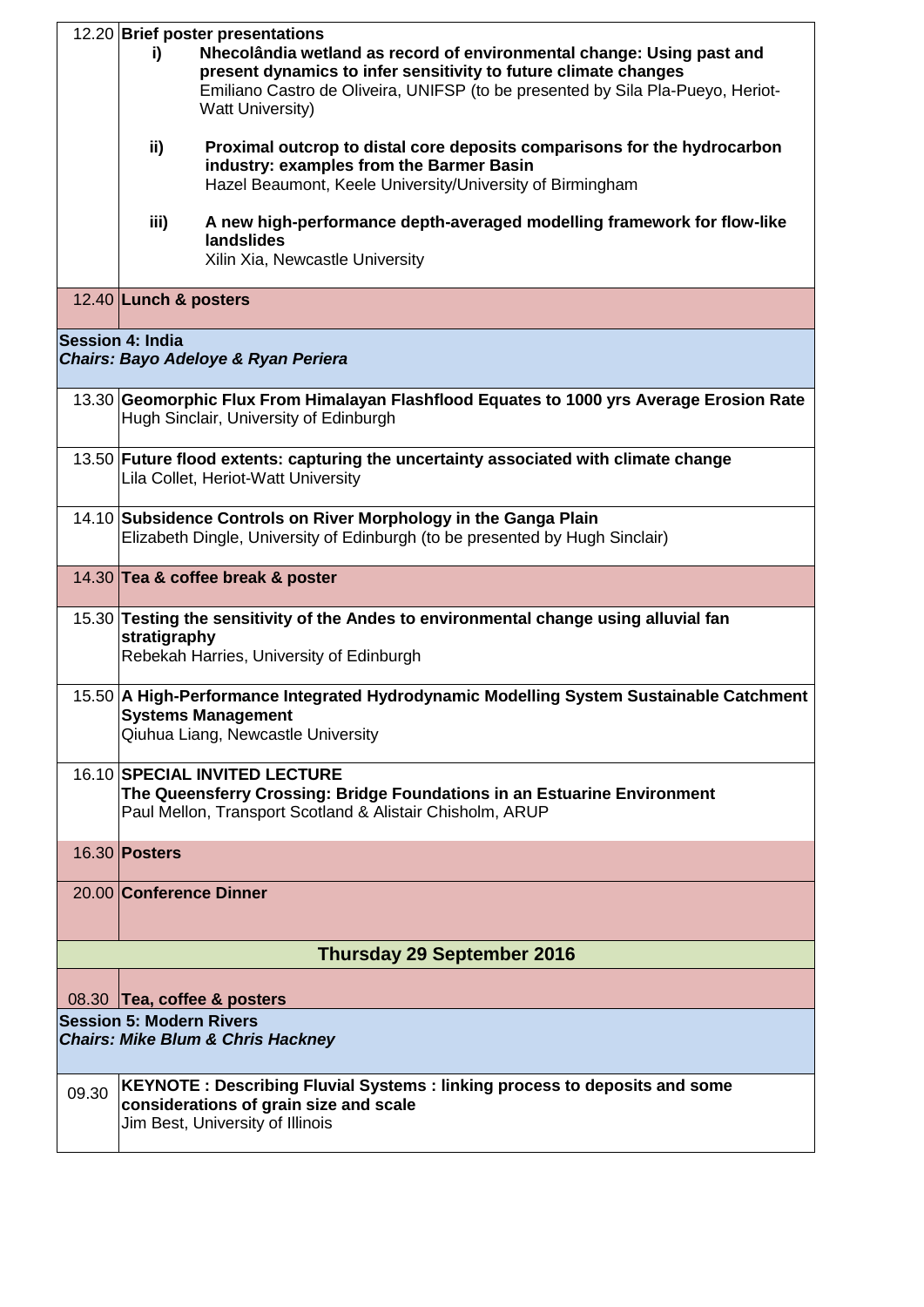| 10.10 Stochastic modelling approach for synthesising streamflow<br>Sandhya Patidar, Heriot-Watt University                                                                                                          |
|---------------------------------------------------------------------------------------------------------------------------------------------------------------------------------------------------------------------|
| 10.30 Visualising bed deformation and sediment dispersal across dune fields<br>Arjan Reesink, University of Southampton                                                                                             |
| 10.50 Tea & coffee break                                                                                                                                                                                            |
| 11.20 Groundwater typologies of the transboundary Indo Gangetic basin alluvial aquifer<br>Alan MacDonald, BGS                                                                                                       |
| 11.40 Effect of dynamically varying zone hedging policies on surface water reservoir<br>operational performance during climate change<br>Adebayo Adeloye, Heriot-Watt University                                    |
| 12.00 Brief poster presentations<br>The application of reservoir modelling techniques to solve geotechnical and<br>i)<br>groundwater issues in glacial and post glacial deposits in Glasgow, UK<br>Tim Kearsey, BGS |
| ii)<br>Capacity Building for the formation of a Geo-Ecotoxicological Research<br>Group<br>Sila Pla-Pueyo, Heriot-Watt University                                                                                    |
| iii)<br>Big rivers and Quaternary deposits: A sedimentary study of the Euphrates<br>river system<br>Dorrik Stow, Heriot-Watt University                                                                             |
| Fluvial system identificiation and characterisation using a subsurface dataset:<br>iv)<br><b>Triassic of the Central North Sea</b><br>Ewan Gray, University of Aberdeen                                             |
| Investigating Fluvial Reservoir uncertainty Using Process Models, and Their<br>V)<br>Application as Training Images in Multiple-Point Statistical Simulation<br>Tom Buckle, Heriot-Watt University                  |
| Using braided process models for multi-scale MPS modelling of an oilfield<br>vi)<br>Rhona Hutton, Heriot-Watt University                                                                                            |
| 12.40 Lunch & posters                                                                                                                                                                                               |
| 12.45 BGS Core Store Visit - Review of Triassic Braided Fluvial Core                                                                                                                                                |
| 13.30 BGS Core Store Visit - Review of Triassic Braided Fluvial Reservoir Modelling                                                                                                                                 |
| 14.30 Tea & coffee break & poster                                                                                                                                                                                   |
| <b>Session 6: Modern and Ancient</b><br><b>Chairs: Jim Best &amp; Mike Blum</b>                                                                                                                                     |
| 15.30 Fluid mixing process in a shallow nature lake<br>Jingchun Wang, Newcastle University                                                                                                                          |
| 15.50 Insights in Fluvial Reservoir Architecture from Understanding the Myriad of Well Test<br><b>Pressure Build-up Responses</b><br>Patrick Corbett, Heriot-Watt University                                        |
| 16.10 Analysing fluvial response to a well-documented increase in global temperatures<br>Amanda Owen, University of Aberdeen                                                                                        |
| 16.30 Posters & close of conference                                                                                                                                                                                 |